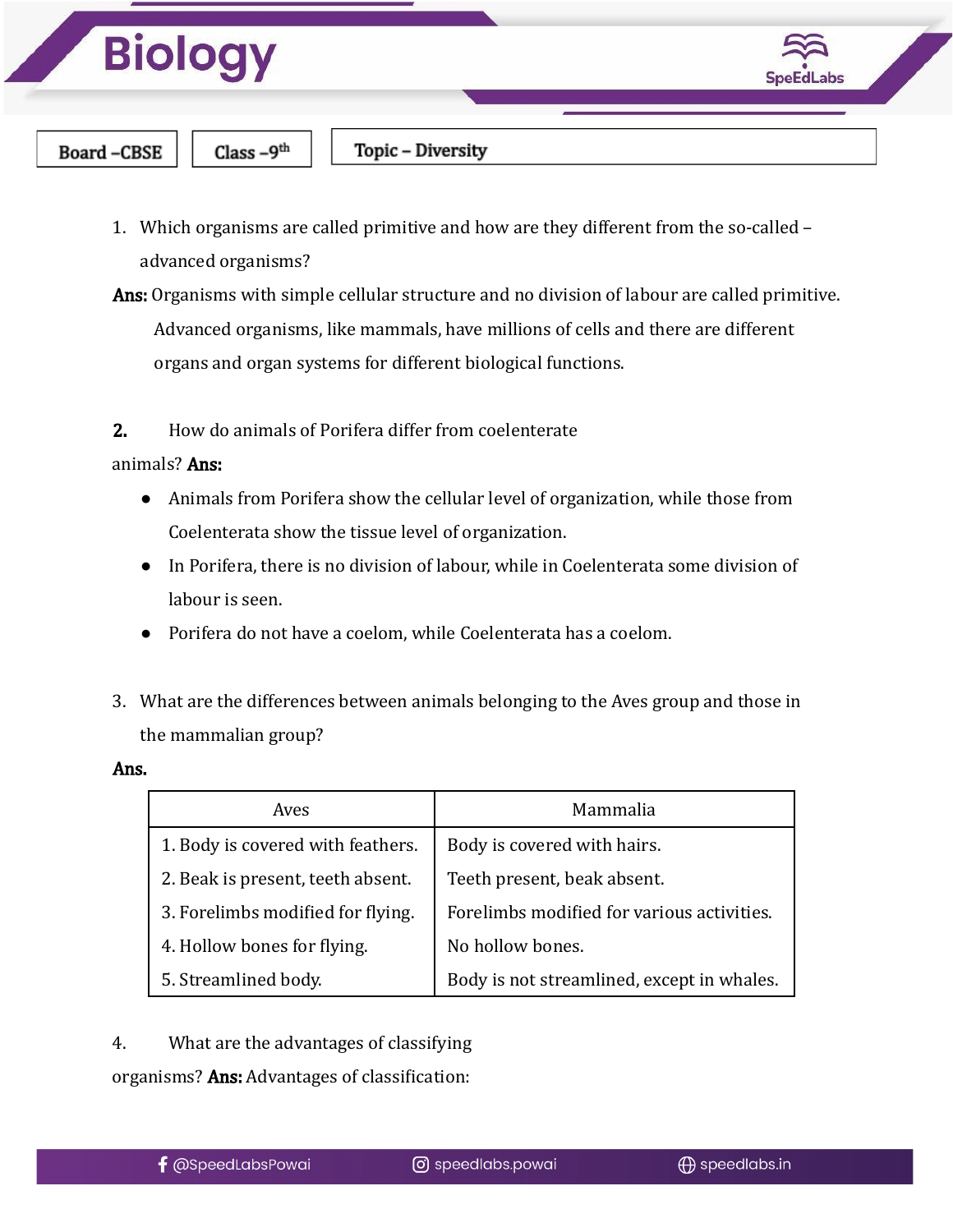

- ●Better categorization of living beings based on common characters.
- ●Easier study for scientific research.
- ●A better understanding of human relations and dependency on other organisms.
- ●Helps in cross-breeding and genetic engineering for commercial purposes.
- 5. How would you choose between two characteristics to be used for developing a hierarchy in classification?

Ans: Gross Character will "form the basis of the start of the hierarchy and fine character -will -form "the basis of further steps of single the hierarchy. Example:

- 1. The presence of vertebral columns in human beings can be taken under Vertebrata.
- 2. The presence of four limbs makes them members of Tetrapoda.
- 3. The presence of mammary glands keeps them under Mammalia.
- 6. Explain how animals in Vertebrata are classified into further subgroups.

Ans: Vertebrata is divided into two superclasses, viz. Pisces and Tetrapoda. Animals of

Pisces have streamlined bodies with fins and tails to assist in swimming. Animals of Tetrapoda have four limbs for locomotion.

Tetrapoda is further classified into the following classes:

(a) Amphibia: Are adapted to live in water and on land. It can breathe oxygen through the skin when underwater.

(b) Reptilia: These sire crawling animals. Skin is hard to withstand extreme temperatures.

- (c) Aves: Forelimbs are modified into wings to assist in flying. Beaks are present. The body is covered with feathers.
- (d) Mammalia: Mammary glands present to nurture young ones. Skin is covered with hair. Most of the animals are viviparous.
- 7. Write three important characteristics of the kingdom

Monera. **Ans:** (a) Organisms are unicellular; do not have a defined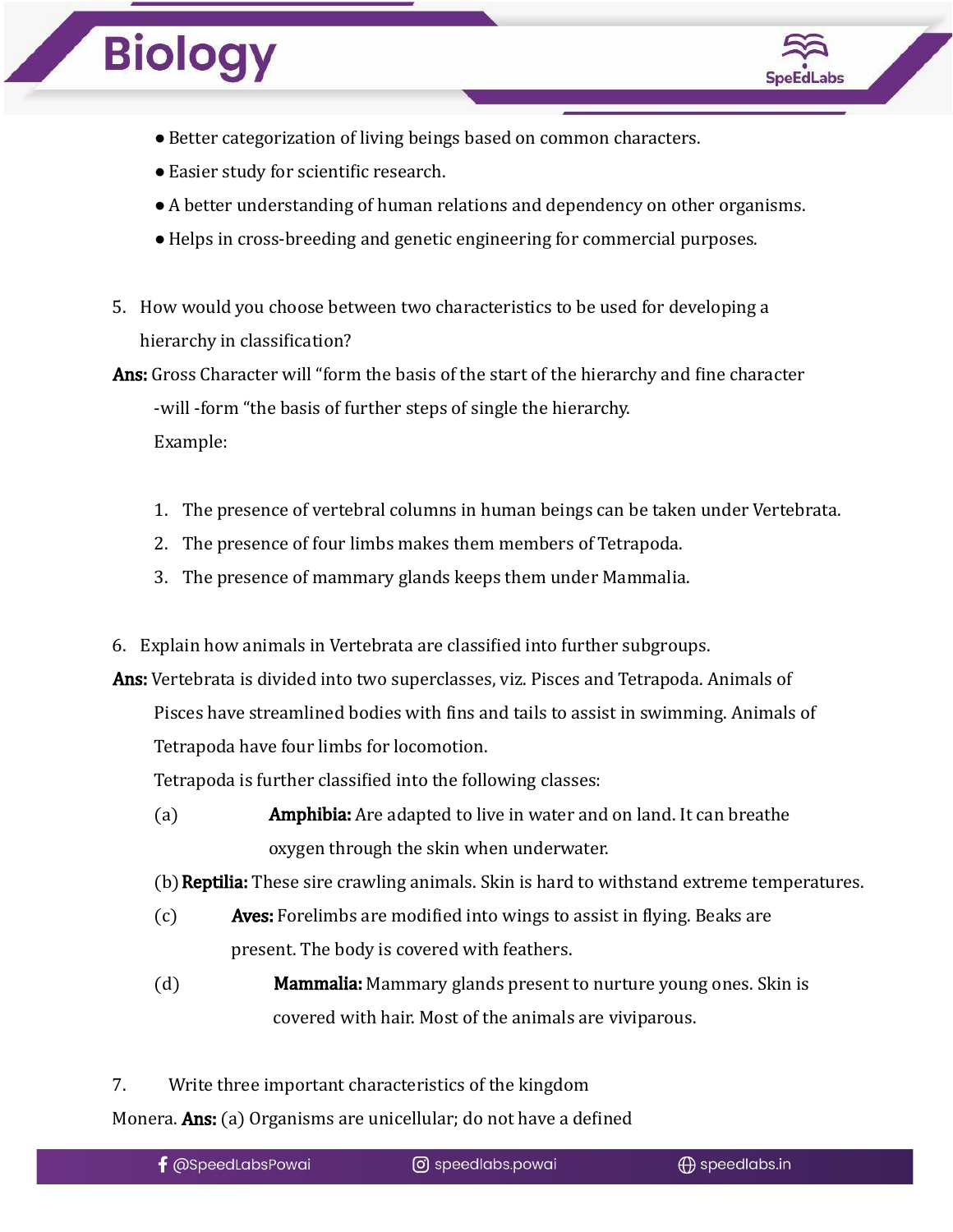

nucleus.

(b) Organisms may have a cell wall or may not have a cell wall.

(c)The mode of nutrition is either autotrophic or heterotrophic.

8. Write three important characteristics of the kingdom Protista.

Ans: (a) Organisms are unicellular and eukaryotic.

(b) Use appendages for locomotion like cilia, flagella, etc.

(c)Nutrition is either autotrophic or heterotrophic.

Example: algae, protozoa.

9. Give general characteristics of Porifera.

Ans: (a) Animals with pores all over the body.

- (b) The body is not well differentiated.
- (c)Non-motile animals remain attached to a solid support.
- (d) The body is covered with a hard outer skeleton. For example, sponges.
- 10. Give general characteristics of

'Platyhelminthes'? Ans: (a) These are flatworms.

- (b) Most of them are parasites.
- (c)Animals are triploblastic
- (d) No true internal body cavity.

Example: Tapeworm, Planaria, Liver fluke.

11. Give specific characteristics of

Coelenterata. Ans: (a) Water living animals.

- (b)The body is made of two layers of cells.
- (c)Some of them live in colonies (corals), while others have solitary life-span {Hydra}.
- (d)Body cavity present.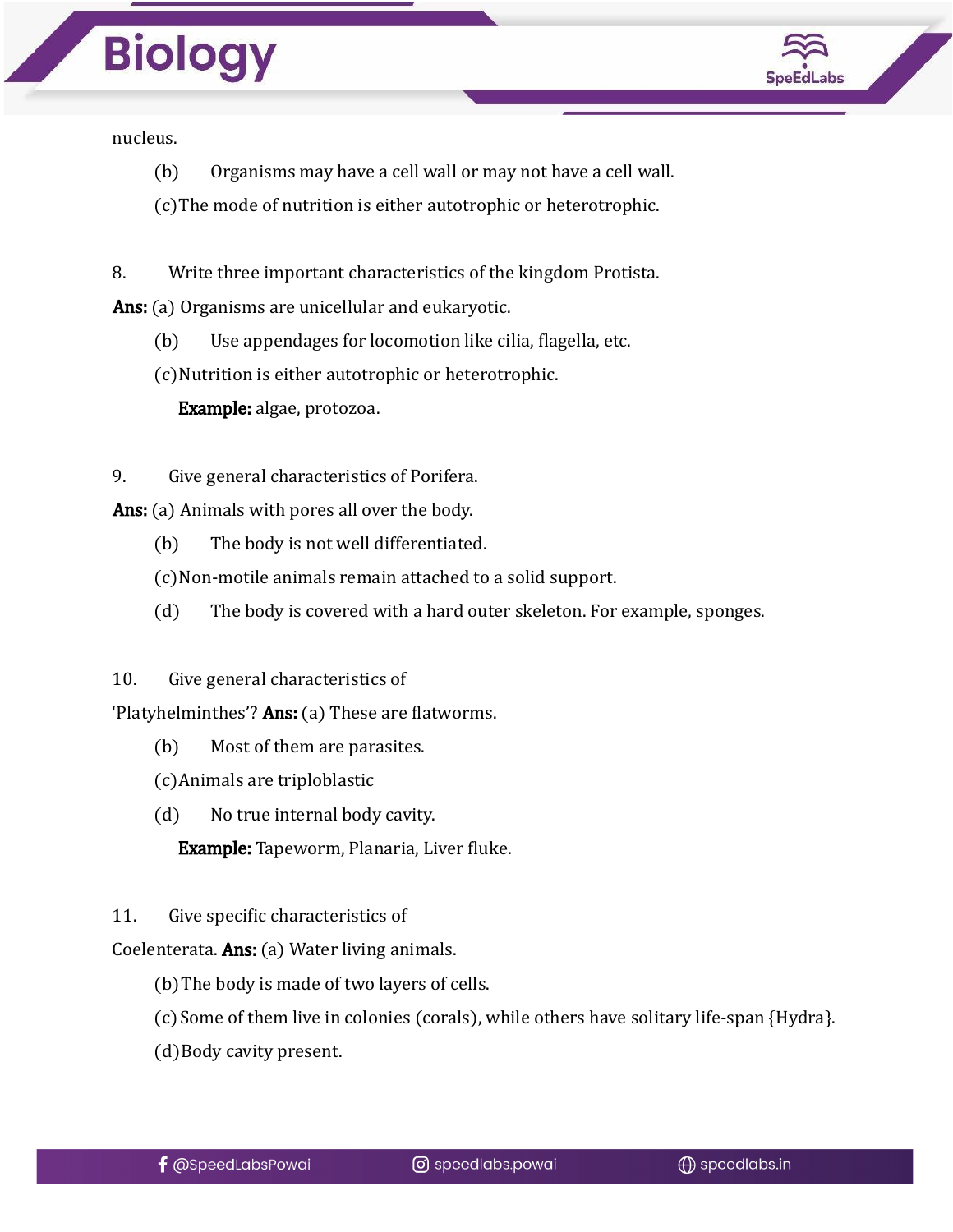

12. Give the characteristics of Arthropoda with 2

examples. **Ans:** (a) Arthropoda means jointed legs.

(b) Animals are bilaterally symmetrical and segmented.

- (c)It has an open circulatory system.
- (d) This is the largest group of animals.

Example: Spider, Scorpions, Crabs, house flies.

### 13. Give the characteristic features of

Echinodermata. Ans: (a) Spikes present on the skin.

(b) Free-living, marine animals.

(c)Triploblastic and have a coelomic cavity.

- (d) Have peculiar water-driven tube systems used for moving around?
- (e)Have a hard calcium carbonate structure that is used as a skeleton. Example: Starfish, Sea urchin.

### 14. Give the characteristics of mammals.

Ans: (a) Mammals are warm-blooded animals.

- (b) Four-chambered heart.
- (c)Mammary glands for the production of milk to nourish their younger ones.
- (d) The skin has hairs, sweat glands, and oil glands.
- (e)Most of them produce their young ones (viviparous).

15. What are the conventions followed for writing the scientific

names? **Ans:** The conventions followed while writing the scientific names are:

- 1. The name of the genus begins with a capital letter.
- 2. The name of the species begins with a small letter.
- 3. When printed, the scientific name is given in italics.
- 4. When written by hand, the genus name and the species name have to be underlined separately.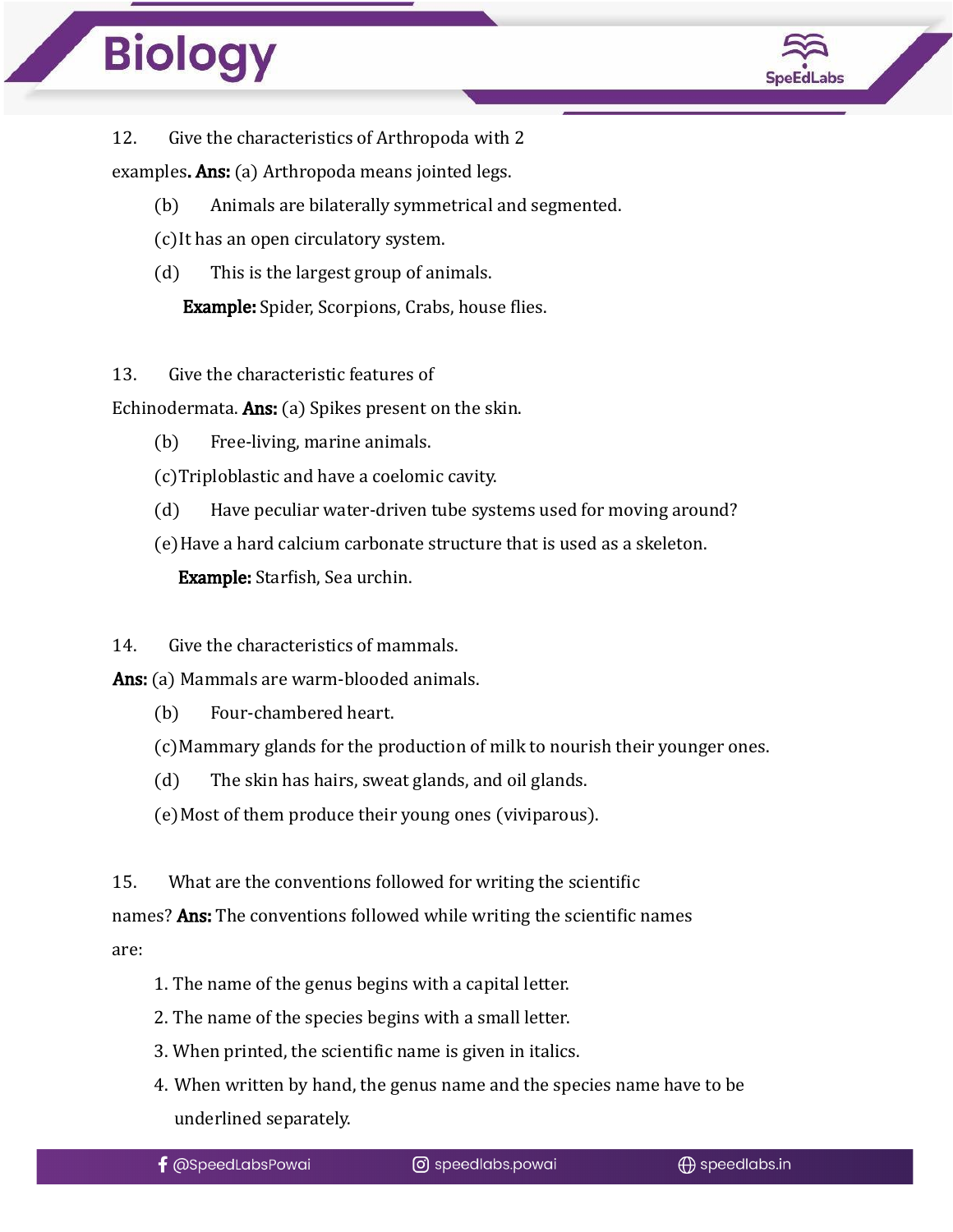–



16. What are the characteristic features of

mammals? **Ans:** Characteristics features of mammals:

- (a)The body is covered with hair.
- (b) Skin is provided with sweat and sebaceous glands.
- (c)The heart is four-chambered.
- (d) Fertilization is internal.
- (e)Females have mammary glands to produce milk to nourish their young ones.
- (f) External ear—pinna, present.
- (g)Eyes have eyelids.
- (h) Warm-blooded.
- (i) Respiration through lungs,
- (j) Body cavity divided' into- thorax and1 abdomen by muscular diaphragm.
- 17. What is the importance of

classification? Ans: Classification is

important because:

- (a)Classification makes the study of a wide variety, of organisms, systematic and easier.
- (b) It projects a picture of all organisms and their interrelation with each other.
- (c)It provides a base for the study of other branches of biology.
- (d) It is useful in the study of ecology, which deals with; the inter-relation of an organism with its environment.
- (e)It helps to establish a hierarchy of groups of organisms.

18. Give the characteristics of amphibians.

Ans: Amphibians are vertebrates that live on land and in water.

- (a)They are cold-blooded.
- (b) The heart is three-chambered.
- (c)Fertilization is external.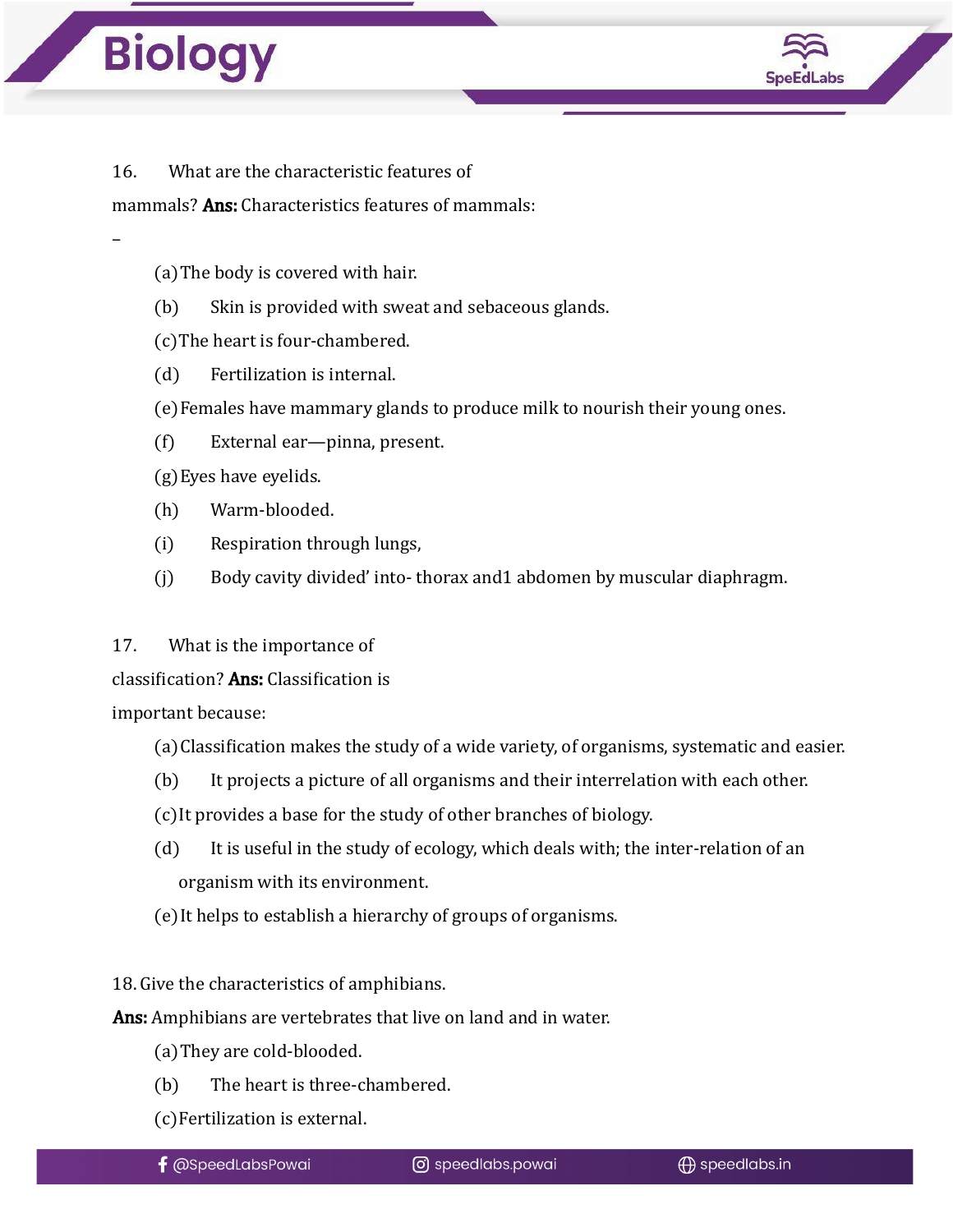

- (d) Respiration through lungs on land and through moist skin when in water. n Frog, Toads.
- 19. Give the characteristics of

Aves. Ans: (a) Aves/birds can fly.

(b) Streamlined body.

(c)Hollow and light bones.

- (d) Forelimbs are modified into wings.
- (e) Warm-blooded animals, heart with four chambers.
- (f) Egg-laying animals.
- (g)Beak present, teeth are absent.
- 20. Why do most of the amphibians lay their eggs in water and reptiles lay their eggs on land?

Ans: Amphibians lay their eggs in water because the tadpoles or young, ones that hatch out of egg have gills at initial stages that allows them; to breathe in water. In the case of reptiles, the young ones that hatch out do not have galls  $>$  and the hatching of eggs requires warmth that is given by the mother, the reptile.

21. What are the characteristic features of

reptiles? Ans: The characteristics of reptiles:

(a)Dry scaly, impermeable skin.

- (b) Respiration through lungs.
- (c) Cold-blooded
- (d) Internal fertilization.
- (e)The heart is three-chambered.
- (f) Two pairs of pent dactyl limbs are present.

22. What is the basis for the classification of

organisms?

Ans: The basis for classification are: